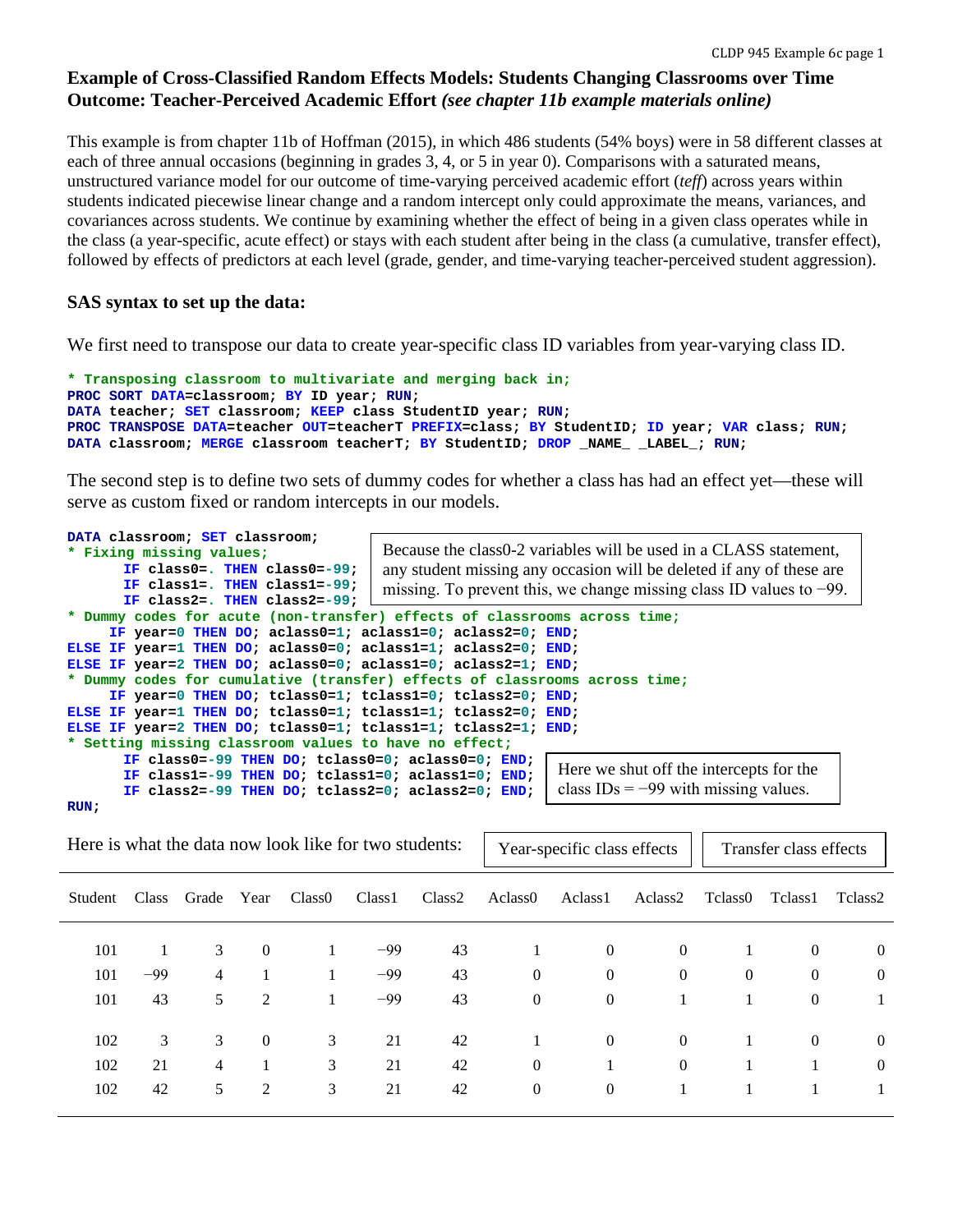## **Model 1: Ignoring Effects of Class (2-level model; piecewise means, student random intercept)**

Effort<sub>tsc</sub> = γ<sub>000</sub> + γ<sub>100</sub> (Year01<sub>tsc</sub>) + γ<sub>200</sub> (Year12<sub>tsc</sub>) + U<sub>0s0</sub> + e<sub>tsc</sub>

```
TITLE1 "Piecewise Means, Student Random Intercept Ignoring Class Effects";
PROC MIXED DATA=classroom COVTEST NOCLPRINT NOITPRINT NAMELEN=100 IC METHOD=REML;
     CLASS StudentID grade year class0 class1 class2; 
     MODEL teff = year01 year12 / SOLUTION DDFM=Satterthwaite; 
     RANDOM INTERCEPT / TYPE=UN SUBJECT=StudentID;
                     REPEATED year / TYPE=VC SUBJECT=StudentID; 
     ODS OUTPUT InfoCrit=FitPInt; RUN;
          Dimensions
Covariance Parameters 2
Columns in X 3
Columns in Z Per Subject 1
Subjects 486 \rightarrow number of students
Max Obs Per Subject 3
              Covariance Parameter Estimates
                           Standard Z
Cov Parm Subject Estimate Error Value Pr > Z
UN(1,1) StudentID 0.5821 0.04968 11.72 <.0001 Random intercept variance across students
year StudentID 0.3979 0.02091 19.03 <.0001 Residual variance within students
  Null Model Likelihood Ratio Test
    DF Chi-Square Pr > ChiSq
    1 347.42 <.0001
                      Information Criteria
Neg2LogLike Parms AIC AICC HQIC BIC CAIC
 3067.7 2 3071.7 3071.7 3075.0 3080.1 3082.1
               Solution for Fixed Effects
                    Standard
Effect Estimate Error DF t Value Pr > |t|
Intercept 3.9056 0.04765 872 81.97 <.0001
year01 -0.1706 0.04558 764 -3.74 0.0002
year12 0.01833 0.04605 770 0.40 0.6907
                              The student random intercept variance 
                              is significantly > 0 (ICC = .589).
```
## **Model 2: Level-1 Fixed Effects for Year-Specific (Acute) Effects of Class (from Equation 11.13)**

**\_\_\_\_\_\_\_\_\_\_\_\_\_\_\_\_\_\_\_\_\_\_\_\_\_\_\_\_\_\_\_\_\_\_\_\_\_\_\_\_\_\_\_\_\_\_\_\_\_\_\_\_\_\_\_\_\_\_\_\_\_\_\_\_\_\_\_\_\_\_\_\_\_\_\_\_\_\_\_\_\_\_\_\_\_\_\_**

$$
\begin{aligned} \text{Effort}_{\text{tsc}} = & \gamma_{000} + \gamma_{100} \left( \text{Year01}_{\text{tsc}} \right) + \gamma_{200} \left( \text{Year12}_{\text{tsc}} \right) + U_{0s0} + e_{\text{tsc}} \\ & + \gamma_{001}^{0} \left( \text{Class1}_{c} \right) \left( \text{Int0}_{\text{tsc}} \right) + \gamma_{002}^{0} \left( \text{Class2}_{c} \right) \left( \text{Int0}_{\text{tsc}} \right) \cdots + \gamma_{00C}^{0} \left( \text{ClassC}_{c} \right) \left( \text{Int0}_{\text{tsc}} \right) \\ & + \gamma_{001}^{1} \left( \text{Class1}_{c} \right) \left( \text{Int1}_{\text{tsc}} \right) + \gamma_{002}^{1} \left( \text{Class2}_{c} \right) \left( \text{Int1}_{\text{tsc}} \right) \cdots + \gamma_{00C}^{1} \left( \text{ClassC}_{c} \right) \left( \text{Int1}_{\text{tsc}} \right) \\ & + \gamma_{001}^{2} \left( \text{Class1}_{c} \right) \left( \text{Int2}_{\text{tsc}} \right) + \gamma_{002}^{2} \left( \text{Class2}_{c} \right) \left( \text{Int2}_{\text{tsc}} \right) \cdots + \gamma_{00C}^{2} \left( \text{ClassC}_{c} \right) \left( \text{Int2}_{\text{tsc}} \right) \end{aligned}
$$

**TITLE1 "Fixed effects of class -- acute"; PROC MIXED DATA=classroom COVTEST NOCLPRINT NOITPRINT NAMELEN=100 IC METHOD=REML; CLASS StudentID grade year class0 class1 class2; MODEL teff = year01 year12 class0\*aclass0 class1\*aclass1 class2\*aclass2 / SOLUTION DDFM=Satterthwaite; RANDOM INTERCEPT / TYPE=UN SUBJECT=StudentID; REPEATED year / TYPE=VC SUBJECT=StudentID; ODS OUTPUT InfoCrit=FixedAcute; RUN;** The aclass0-2 effects are the year-specific custom intercepts we created before. The cls0-2 variables are the year-specific class ID variables.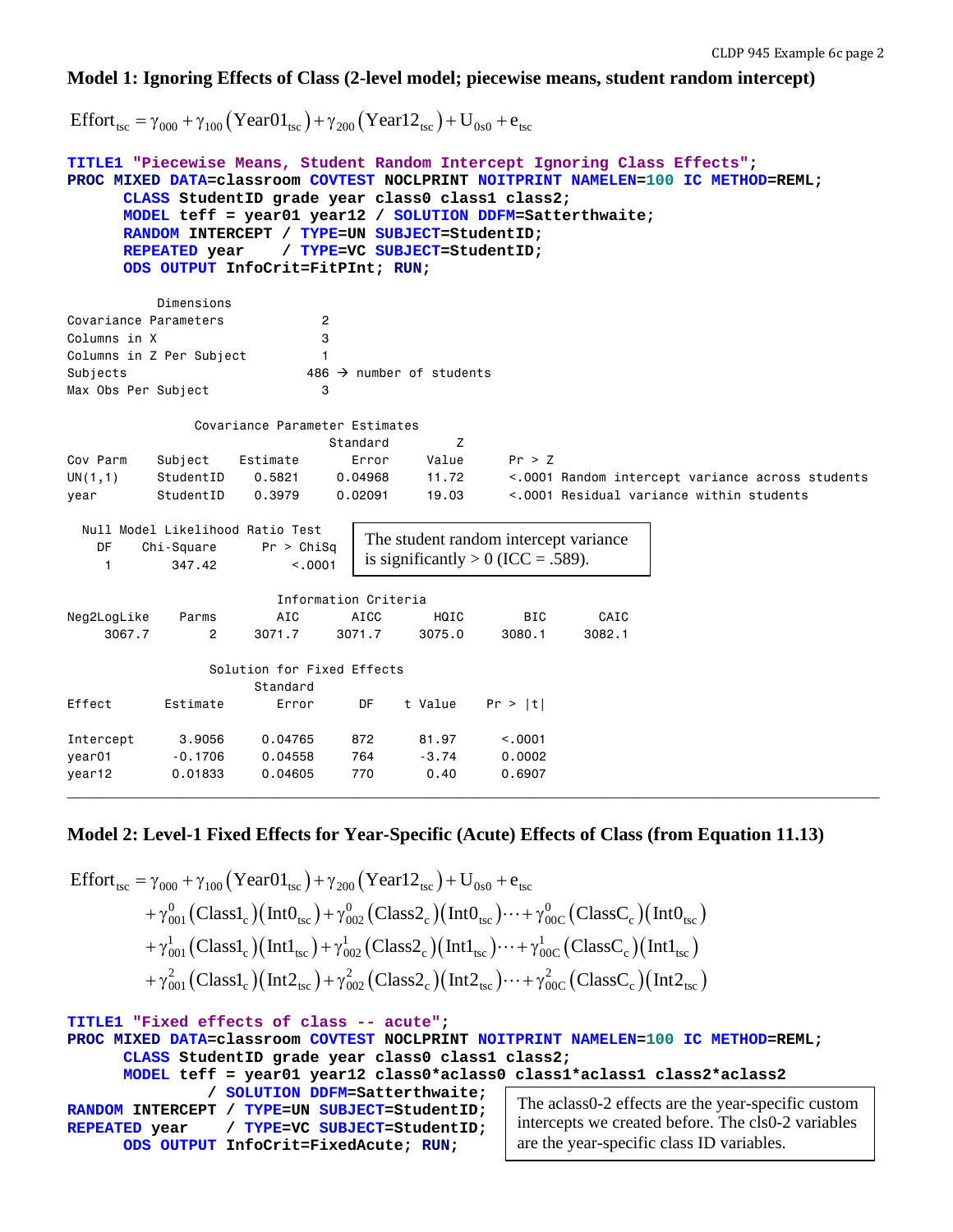|                                  | Dimensions |                                |                |                                  |        |                                         |                                                          |
|----------------------------------|------------|--------------------------------|----------------|----------------------------------|--------|-----------------------------------------|----------------------------------------------------------|
| Covariance Parameters            |            |                                | $\overline{2}$ |                                  |        |                                         |                                                          |
| Columns in X                     |            |                                | 64             |                                  |        |                                         |                                                          |
| Columns in Z Per Subject         |            |                                | 1              |                                  |        |                                         |                                                          |
| Subjects                         |            |                                | 486            | $\rightarrow$ number of students |        |                                         |                                                          |
| Max Obs Per Subject              |            |                                | 3              |                                  |        |                                         |                                                          |
|                                  |            | Covariance Parameter Estimates |                |                                  |        |                                         |                                                          |
|                                  |            |                                |                | Standard                         | Z      |                                         | Class mean differences explained 19.8%                   |
| Cov Parm                         | Subject    | Estimate                       |                | Error                            | Value  | Pr > Z                                  | of the level-1 residual variance (which                  |
| UN(1,1)                          | StudentID  | 0.5960                         |                | 0.04995                          | 11.93  | < .0001                                 |                                                          |
| year                             | StudentID  | 0.3254                         |                | 0.01792                          | 18.16  | < 0.001                                 | caused a 2.7% increase in the level-2                    |
|                                  |            |                                |                |                                  |        |                                         | student random intercept variance).                      |
| Null Model Likelihood Ratio Test |            |                                |                |                                  |        |                                         |                                                          |
| DF                               | Chi-Square | Pr > Chisq                     |                |                                  |        | The student random intercept            |                                                          |
| 1                                | 375.18     |                                | < 0.001        |                                  |        | variance is still significantly $> 0$ . |                                                          |
|                                  |            |                                |                |                                  |        |                                         |                                                          |
|                                  |            |                                |                | Information Criteria             |        |                                         |                                                          |
| Neg2LogLike                      | Parms      | AIC                            |                | <b>AICC</b>                      | HQIC   | <b>BIC</b>                              | CAIC                                                     |
| 2948.9                           | 2          | 2952.9                         |                | 2952.9                           | 2956.2 | 2961.3                                  | 2963.3                                                   |
|                                  |            |                                |                |                                  |        |                                         |                                                          |
|                                  |            | Type 3 Tests of Fixed Effects  |                |                                  |        |                                         |                                                          |
|                                  | Num        | Den                            |                |                                  |        |                                         |                                                          |
| Effect                           | DF         | DF                             | F Value        | $Pr$ > $F$                       |        |                                         | (solution for fixed effects is omitted to save space)    |
| year01                           | 0          | $\blacksquare$                 | ٠              | $\blacksquare$                   |        |                                         |                                                          |
| year12                           | 0          | $\blacksquare$                 | $\blacksquare$ | $\blacksquare$                   |        |                                         |                                                          |
| aclass0*class0                   | 17         | 884                            | 4.58           | < .0001                          |        |                                         | The dots are given because it can't marginalize the year |
| aclass1*class1                   | 19         | 881                            | 2.51           | 0.0004                           |        |                                         | slopes across classes given their year-specific effects. |
| aclass2*class2                   | 19         | 890                            | 3.89           | < 0.001                          |        |                                         |                                                          |

Although this fixed effects model allows us to control for class mean differences, it does not allow us to predict them. To do that, we instead will use class random intercept variances for each year as follows.

**\_\_\_\_\_\_\_\_\_\_\_\_\_\_\_\_\_\_\_\_\_\_\_\_\_\_\_\_\_\_\_\_\_\_\_\_\_\_\_\_\_\_\_\_\_\_\_\_\_\_\_\_\_\_\_\_\_\_\_\_\_\_\_\_\_\_\_\_\_\_\_\_\_\_\_\_\_\_\_\_\_\_\_\_\_\_\_**

# **Model 3: Crossed Random Effects for Year-Specific (Acute) Effects of Class (from Equation 11.14)**

$$
\begin{aligned} \text{Effort}_{\text{tsc}} = & \gamma_{000} + \gamma_{100} \left( \text{Year01}_{\text{tsc}} \right) + \gamma_{200} \left( \text{Year12}_{\text{tsc}} \right) + U_{0s0} + e_{\text{tsc}} \\ & + U_{00c}^{0} \left( \text{Int0}_{\text{tsc}} \right) + U_{00c}^{1} \left( \text{Int1}_{\text{tsc}} \right) + U_{00c}^{2} \left( \text{Int2}_{\text{tsc}} \right) \end{aligned}
$$

```
TITLE1 "Random class effects -- acute";
PROC MIXED DATA=classroom COVTEST NOCLPRINT NOITPRINT NAMELEN=100 IC METHOD=REML;
      CLASS StudentID grade year class0 class1 class2; 
      MODEL teff = year01 year12 / SOLUTION DDFM=Satterthwaite OUTPM=PredTime; 
      RANDOM aclass0 / SUBJECT=class0 TYPE=UN; 
      RANDOM aclass1 / SUBJECT=class1 TYPE=UN;
      RANDOM aclass2 / SUBJECT=class2 TYPE=UN; 
RANDOM INTERCEPT / SUBJECT=StudentID TYPE=UN; 
                  REPEATED year / SUBJECT=StudentID TYPE=VC;
      ODS OUTPUT InfoCrit=FitPAcute CovParms=CovPAcute; RUN;
                                                     The aclass0-2 effects in the RANDOM statements 
                                                     are the year-specific custom intercepts we created. 
                                                    The class0-2 are the year-specific class ID variables.
```

|                       | Dimensions |      |                                                                                        |  |  |  |  |
|-----------------------|------------|------|----------------------------------------------------------------------------------------|--|--|--|--|
| Covariance Parameters |            |      |                                                                                        |  |  |  |  |
| Columns in X          |            |      |                                                                                        |  |  |  |  |
| Columns in Z          |            | 547  |                                                                                        |  |  |  |  |
| Subjects              |            |      | $1 \rightarrow$ no repetitions of the <b>V</b> matrix (one giant matrix for all cases) |  |  |  |  |
| Max Obs Per Subject   |            | 1214 |                                                                                        |  |  |  |  |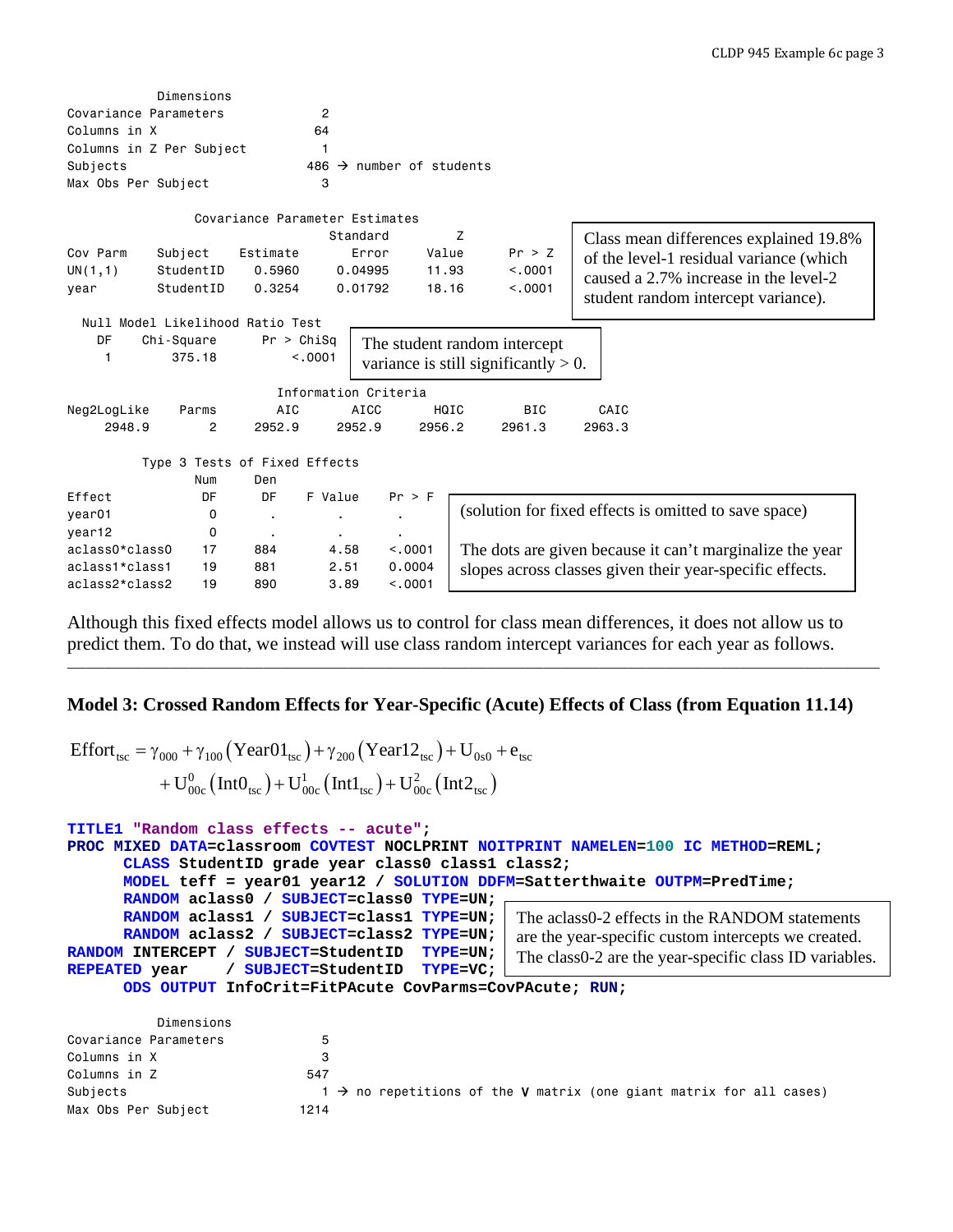|             |           |                | Covariance Parameter Estimates                  |            |            |                                                     |
|-------------|-----------|----------------|-------------------------------------------------|------------|------------|-----------------------------------------------------|
|             |           |                | Standard                                        | Z          |            |                                                     |
| Cov Parm    | Subject   | Estimate       | Error                                           | Value      | Pr > Z     |                                                     |
| aclass0     | class0    | 0.08082        | 0.03521                                         | 2.30       | 0.0109     | class random intercept variance at year0            |
| aclass1     | class1    | 0.04766        | 0.02511                                         | 1,90       | 0.0288     | class random intercept variance at year1            |
| aclass2     | class2    | 0.08706        | 0.03782                                         | 2,30       | 0.0107     | class random intercept variance at year2            |
| Intercept   | StudentID | 0.5925         | 0.04922                                         | 12.04      | < 0.001    | student random intercept variance                   |
| vear        | StudentID | 0.3262         | 0.01790                                         | 18.22      | < 0.001    | residual within-student, within-class               |
|             |           |                | Information Criteria                            |            |            |                                                     |
| Neg2LogLike | Parms     | AIC            | <b>AICC</b>                                     | HQIC       | <b>BIC</b> | CAIC                                                |
| 2984.6      | 5         | 2994.6         | 2994.7                                          | 2984.6     | 2984.6     | 2989.6                                              |
|             |           |                | Solution for Fixed Effects                      |            |            |                                                     |
|             |           | Standard       |                                                 |            |            |                                                     |
| Effect      | Estimate  | Error          | DF                                              | t Value    | Pr >  t    |                                                     |
| Intercept   | 3,8943    | 0.06726        | 25.5                                            | 57.90      | < 0.001    |                                                     |
| year01      | $-0.1817$ | 0.09303        | 29.2                                            | $-1.95$    | 0.0605     |                                                     |
| year12      | 0.02060   | 0.09265        | 30.5                                            | 0.22       | 0.8256     |                                                     |
|             |           |                |                                                 |            |            | Model fit improved significantly after adding three |
|             |           |                | %FitTest(FitFewer=FitPInt, FitMore=FitPAcute);  |            |            | level-2 random intercept variances for year-        |
|             | Neg2Log   |                | Likelihood Ratio Test for FitPInt vs. FitPAcute |            |            | specific class effects (relative to student-only).  |
| Name        | Like      | Parms          | AIC                                             | <b>BIC</b> | DevDiff    | Pvalue<br><b>DFdiff</b>                             |
| FitPInt     | 3067.7    | $\overline{2}$ | 3071.7                                          | 3080.1     |            |                                                     |
| FitPAcute   | 2984.6    | 5              | 2994.6                                          | 2984.6     | 83,0854    | 3<br>0                                              |

Given the lack of covariances among the random effects, we can sum the level-1 residual variance, level-2 student random intercept variance, and the per-year level-2 class random intercept variance to create year-specific total variances with which to compute the proportion of variance due to each source. In doing so, the proportion of variance due to level-1 differences across years was 32.6%, 33.8%, and 32.4% at years 0, 1, and 2, respectively. The proportion of variance due to level-2 student mean differences was 59.3%, 61.3%, and 58.9% at years 0, 1, and 2. Finally, the proportion of variance to due to level-2 class mean differences was 8.1%, 4.9%, and 8.7% at years 0, 1, and 2.

A side note: the model above could have also been estimated using this simpler SAS syntax for random classes: **CLASS StudentID grade ClassID year;** 

```
MODEL teff = year01 year12 / SOLUTION DDFM=Satterthwaite OUTPM=PredTime; 
RANDOM INTERCEPT / SUBJECT=ClassID TYPE=UN GROUP=year; 
RANDOM INTERCEPT / SUBJECT=StudentID TYPE=UN;
```
The advantage of the three-random-statement syntax is the ability to model separate sets of random effects per year, s well as to model different types of intercept effects, as shown next.

Our previous model hypothesized acute class effects, which were present only when a student is actually in that class. An alternative view is that the impact of a class and its teacher will continue in the future even after a student has left the class. We can test this idea by replacing our year-specific intercepts with "transfer" versions, in which the effect of having been in a year 0 class remains in full during years 1 and 2, and the year 1 effect remains in full during year 2.

# **Model 4: Crossed Random Effects for Cumulative (Transfer) Effects of Class (same equation)**

```
TITLE1 "Random class effects -- transfer";
PROC MIXED DATA=classroom COVTEST NOCLPRINT NOITPRINT NAMELEN=100 IC METHOD=REML;
      CLASS StudentID grade year class0 class1 class2; 
      MODEL teff = year01 year12 / SOLUTION DDFM=Satterthwaite; 
      RANDOM tclass0 / SUBJECT=class0 TYPE=UN; 
      RANDOM tclass1 / SUBJECT=class1 TYPE=UN;
      RANDOM tclass2 / SUBJECT=class2 TYPE=UN; 
RANDOM INTERCEPT / SUBJECT=StudentID TYPE=UN; 
                  REPEATED year / SUBJECT=StudentID TYPE=VC; 
      ODS OUTPUT InfoCrit=FitPTransfer; RUN;
                                                        The tclass0-2 effects in the RANDOM 
                                                        statements are the cumulative (transfer) custom 
                                                        intercepts we created. The class0-2 variables 
                                                        are the year-specific class ID variables.
```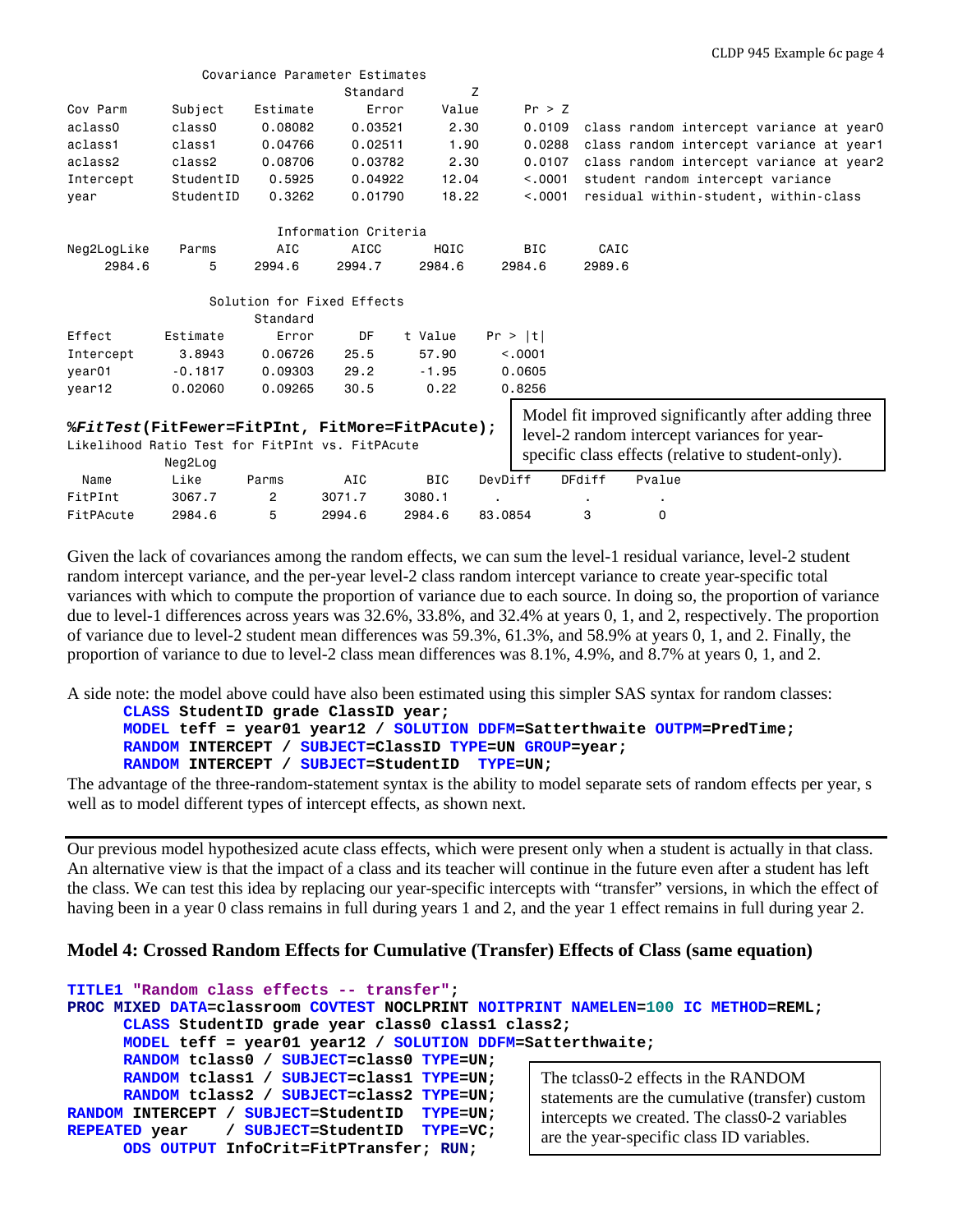|             |           | Covariance Parameter Estimates                    |                      |         |                     |                                                                                                                                                                          |
|-------------|-----------|---------------------------------------------------|----------------------|---------|---------------------|--------------------------------------------------------------------------------------------------------------------------------------------------------------------------|
|             |           |                                                   | Standard             | Z       |                     |                                                                                                                                                                          |
| Cov Parm    | Subject   | Estimate                                          | Error                | Value   | Pr > Z              |                                                                                                                                                                          |
| UN(1,1)     | class0    | 0.03330                                           | 0.02443              | 1.36    | 0.0864              | class random intercept variance at year0                                                                                                                                 |
| UN(1,1)     | class1    | 0.04040                                           | 0.02217              | 1.82    | 0.0342              | class random intercept variance at year1                                                                                                                                 |
| UN(1,1)     | class2    | 0.09559                                           | 0.04120              | 2.32    | 0.0102              | class random intercept variance at year0                                                                                                                                 |
| UN(1,1)     | StudentID | 0.5573                                            | 0.04860              | 11.47   | < 0.001             | student random intercept variance                                                                                                                                        |
| year        | StudentID | 0.3578                                            | 0.01943              | 18.41   | < 0.001             | residual within-student, within-class                                                                                                                                    |
|             |           |                                                   | Information Criteria |         |                     |                                                                                                                                                                          |
| Neg2LogLike | Parms     | AIC                                               | AICC                 | HQIC    | <b>BIC</b>          | CAIC                                                                                                                                                                     |
| 3023.8      | 5         | 3033.8                                            | 3033.9               | 3023.8  | 3023.8              | 3028.8                                                                                                                                                                   |
|             |           | Solution for Fixed Effects                        |                      |         |                     |                                                                                                                                                                          |
|             |           | Standard                                          |                      |         |                     |                                                                                                                                                                          |
| Effect      | Estimate  | Error                                             | DF                   | t Value | Pr >  t             |                                                                                                                                                                          |
| Intercept   | 3.8427    | 0.07184                                           | 35.6                 | 53.49   | < 0.0001            |                                                                                                                                                                          |
| year01      | $-0.1923$ | 0.06187                                           | 29.1                 | $-3.11$ | 0.0042              |                                                                                                                                                                          |
| year12      | 0.02069   | 0.08232                                           | 21.5                 | 0.25    | 0.8039              |                                                                                                                                                                          |
|             |           | %FitTest(FitFewer=FitPInt, FitMore=FitPTransfer); |                      |         |                     |                                                                                                                                                                          |
|             |           |                                                   |                      |         |                     |                                                                                                                                                                          |
|             |           |                                                   |                      |         | <b>M</b> 1 1 $Ci$ 1 | $\mathbf{1}$ $\mathbf{1}$ $\mathbf{1}$ $\mathbf{1}$ $\mathbf{1}$ $\mathbf{1}$ $\mathbf{1}$ $\mathbf{1}$ $\mathbf{1}$ $\mathbf{1}$ $\mathbf{1}$ $\mathbf{1}$ $\mathbf{1}$ |

|              | Likelihood Ratio Test for FitPInt vs. FitPTransfer<br>Neg2Log |       |        |            | Model fit also improved significantly after adding three<br>level-2 random intercept variances for year-specific class<br>effects (relative to student-only). |        |          |  |  |
|--------------|---------------------------------------------------------------|-------|--------|------------|---------------------------------------------------------------------------------------------------------------------------------------------------------------|--------|----------|--|--|
| Name         | Like                                                          | Parms | AIC    | <b>BIC</b> | DevDiff                                                                                                                                                       | DFdiff | Pvalue   |  |  |
| FitPInt      | 3067.7                                                        | 2     | 3071.7 | 3080.1     |                                                                                                                                                               |        |          |  |  |
| FitPTransfer | 3023.8                                                        | 5     | 3033.8 | 3023.8     | 43,9253                                                                                                                                                       |        | .5653E-9 |  |  |

Given that our **acute versus transfer class effect models** differ in their variance components and are non-nested with the same number of parameters, we can compare them using **AIC and BIC. Both were smaller** for the acute model, such that the year-specific class effects were preferred. Accordingly, we can continue by examining the extent to which predictors pertaining to each source of sampling (years, students, and time-varying classes) can explain each pile of variance. Let's fast-forward to the final model that includes effects of class grade, student gender, class gender composition, time-varying teacher-perceived student aggression, student mean aggression, and class mean aggression, each grand-mean-centered (given that there is no single class to serve as a reference for group-mean-centering).

## **SAS syntax to create predictors:**

```
* Get means per class (tag=teacher-perceived student aggression);
PROC SORT DATA=classroom; BY class year; RUN;
PROC MEANS NOPRINT DATA=classroom; BY class year;
      VAR girl tagg; OUTPUT OUT=ClassMeans MEAN(girl tagg)= cmGirl cmTagg; RUN;
* Center class predictors;
DATA classroom; MERGE classroom ClassMeans; BY class year;
      size=_FREQ_; size21=size-21; cmGirl50=cmGirl-.50; cmTagg2=cmTagg-2;
      DROP _FREQ_ _TYPE_; RUN;
* Get TV predictor means per student;
PROC SORT DATA=classroom; BY StudentID year; RUN;
PROC MEANS NOPRINT DATA=classroom; BY StudentID; 
      VAR tagg; OUTPUT OUT=KidMeans MEAN(tagg)= smTagg; RUN;
* Center TV and student predictors;
DATA classroom; MERGE classroom KidMeans; BY StudentID;
      smTagg2=smTagg-2; tagg2=tagg-2;
      DROP _FREQ_ _TYPE_; RUN;
```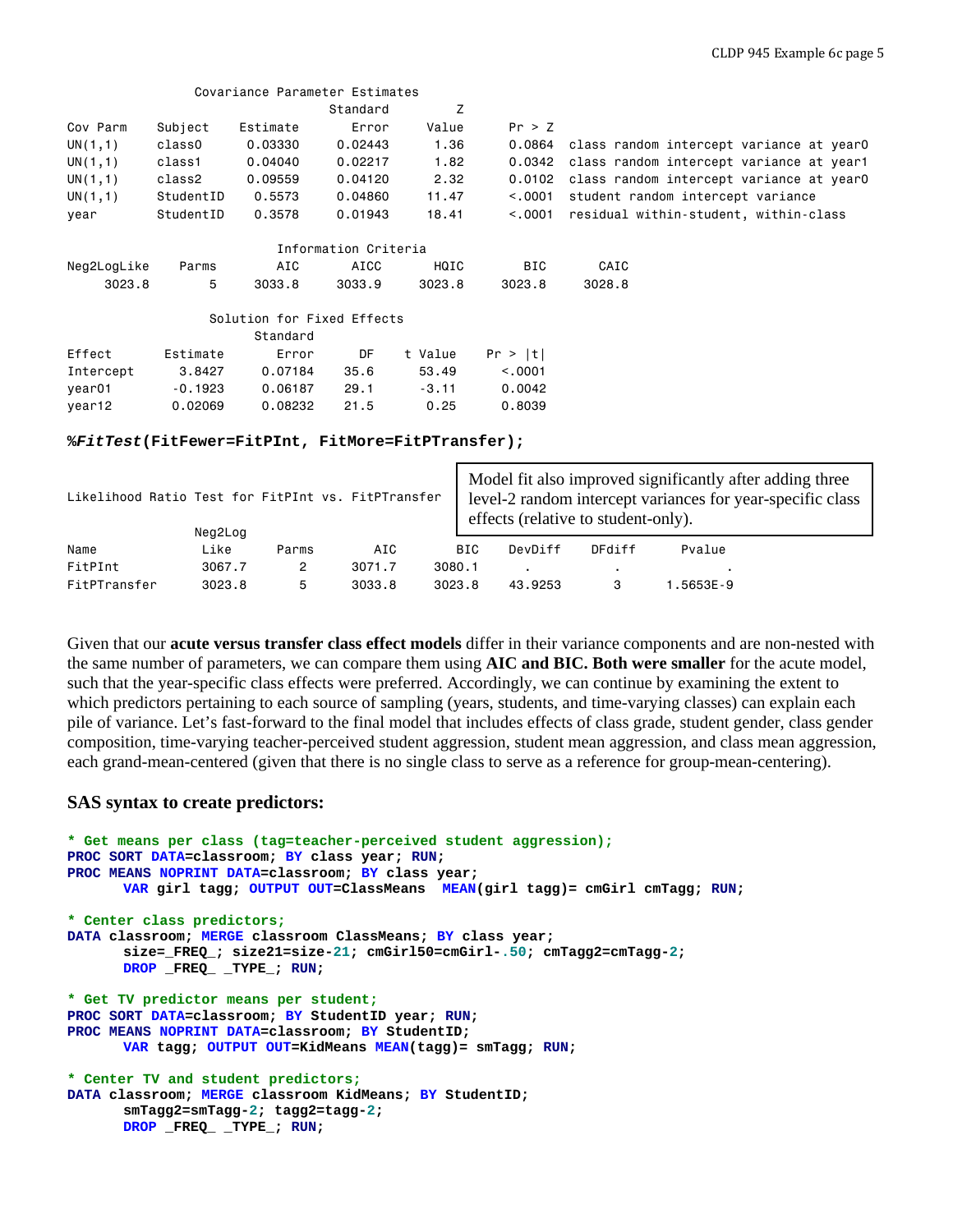#### Time-varying student  $\rightarrow$  +  $\gamma_{300}$  (Agg<sub>sc</sub> - 2) +  $\gamma_{020}$  (Agg<sub>s</sub> - 2) +  $\gamma_{004}^0$  (Agg<sub>c</sub> - 2) (IntO<sub>tsc</sub>) aggression **Model 5: Crossed Random Effects for Students and Classes: Final Conditional Model (from 11.17)** Effort<sub>tsc</sub> =  $\gamma_{000} + \gamma_{100}$  (Year01<sub>tsc</sub>) +  $\gamma_{200}$  (Year12<sub>tsc</sub>) + U<sub>0s0</sub> + e<sub>tsc</sub>  $^{0}_{00c}$  (IntO<sub>tsc</sub>) + U<sub>00c</sub> (Int1<sub>tsc</sub>) + U<sub>00c</sub> (Int2<sub>tsc</sub>)  $^{0}_{001}$  (G5v3<sub>c</sub>)(Int0<sub>tsc</sub>) +  $\gamma^{0}_{002}$  (G5v4<sub>c</sub>)(Int0<sub>tsc</sub>)  $\frac{1}{0.01}$  (G6v4<sub>c</sub>)(Int1<sub>tsc</sub>)  $+ \rm{U}_{00c}^{0} \left( \rm{Int} \rm{0}_{tsc} \right)$  +  $\rm{U}_{00c}^{1} \left( \rm{Int} \rm{1}_{tsc} \right)$  +  $\rm{U}_{00c}^{2} \left( \rm{Int} \rm{2}_{tsc} \right)$  $+\gamma_{001}^{0} (G5v3_{c}) (Int0_{tsc}) + \gamma_{002}^{0} (G5v4_{c}) (Int0_{tsc})$  $+ \gamma_{001}^1 \big(\text{G6v4}_\text{c}\big)(\text{Int1}_\text{tsc}) + \gamma_{002}^1 \big(\text{G6v5}_\text{c}\big)(\text{Int1}_\text{tsc})$  $\frac{2}{1001}$  (G7v5<sub>c</sub>)(Int2<sub>tsc</sub>) +  $\gamma_{.002}^{2}$  (G7v6<sub>c</sub>)(Int2<sub>tsc</sub>)  $+\gamma_{010}^{\vphantom{0}}\left(\text{Girl}_\text{s}\right)+\gamma_{003}^{0}\left(\overline{\text{Girl}}_\text{c}-.50\right)\left(\text{Int0}_\text{tsc}\right)$  $+\gamma_{003}^1(\overline{\text{Girl}}_c-.50)(\text{Int1}_{\text{tsc}})+\gamma_{003}^2(\overline{\text{Girl}}_c-.50)(\text{Int2}_{\text{tsc}})$  differences in % girls each year  $_{02}$ (G6v5<sub>c</sub>)(Int1<sub>tsc</sub>) Class-level differences  $+\gamma_{001}^2(G7v5_c)(\text{Int2}_{\text{tsc}})+\gamma_{002}^2(G7v6_c)(\text{Int2}_{\text{tsc}})$  $\frac{1}{0.04} \left( \overline{\mathrm{Agg}}_{\mathrm{c}} - 2 \right) \left( \mathrm{Int1_{tsc}} \right) + \gamma_{004}^2 \left( \overline{\mathrm{Agg}}_{\mathrm{c}} - 2 \right) \left( \mathrm{Int2_{tsc}} \right)$  $\rm{Agg}_{sc}$  – 2) +  $\gamma_{020}$   $\rm{ (Agg}_{s}$  – 2) +  $\gamma_{004}^{0}$   $\rm{ (Agg}_{c}$  – 2) $\rm{ (Int0_{tsc}$  $+\gamma_{004}^1 (Agg_c - 2)(\text{Int1}_{\text{tsc}}) + \gamma_{004}^2 (Agg_c - 2)(\text{Int2}_{\text{tsc}})$ **TITLE1 "Acute random effects + grade + student gender + class gender + TAGG"; PROC MIXED DATA=classroom COVTEST NOCLPRINT NOITPRINT NAMELEN=100 IC METHOD=REML; CLASS StudentID grade year class0 class1 class2; MODEL teff = year01 year12 grade\*aclass0 grade\*aclass1 grade\*aclass2 girl cmGirl50\*aclass0 cmGirl50\*aclass1 cmGirl50\*aclass2 tagg2 smTagg2 cmTagg2\*aclass0 cmTagg2\*aclass1 cmTagg2\*aclass2 / SOLUTION DDFM=Satterthwaite OUTPM=PredFinal; RANDOM aclass0 / SUBJECT=class0 TYPE=UN; RANDOM aclass1 / SUBJECT=class1 TYPE=UN; RANDOM aclass2 / SUBJECT=class2 TYPE=UN; RANDOM INTERCEPT / SUBJECT=StudentID TYPE=UN; REPEATED year / SUBJECT=StudentID TYPE=VC; ESTIMATE "Y0 G3v4" grade\*aclass0 -1 1 0 0 0 grade\*aclass1 0 0 0 0 0 grade\*aclass2 0 0 0 0 0; ESTIMATE "Y0 G3v5" grade\*aclass0 -1 0 1 0 0 grade\*aclass1 0 0 0 0 0 grade\*aclass2 0 0 0 0 0; ESTIMATE "Y0 G4v5" grade\*aclass0 0 -1 1 0 0 grade\*aclass1 0 0 0 0 0 grade\*aclass2 0 0 0 0 0; ESTIMATE "Y1 G4v5" grade\*aclass0 0 0 0 0 0 grade\*aclass1 0 -1 1 0 0 grade\*aclass2 0 0 0 0 0; ESTIMATE "Y1 G4v6" grade\*aclass0 0 0 0 0 0 grade\*aclass1 0 -1 0 1 0 grade\*aclass2 0 0 0 0 0; ESTIMATE "Y1 G5v6" grade\*aclass0 0 0 0 0 0 grade\*aclass1 0 0 -1 1 0 grade\*aclass2 0 0 0 0 0; ESTIMATE "Y2 G5v6" grade\*aclass0 0 0 0 0 0 grade\*aclass1 0 0 0 0 0 grade\*aclass2 0 0 -1 1 0; ESTIMATE "Y2 G5v7" grade\*aclass0 0 0 0 0 0 grade\*aclass1 0 0 0 0 0 grade\*aclass2 0 0 -1 0 1; ESTIMATE "Y2 G6v7" grade\*aclass0 0 0 0 0 0 grade\*aclass1 0 0 0 0 0 grade\*aclass2 0 0 0 -1 1; ESTIMATE "Between Class Gender at Year 0" girl 1 cmGirl50\*aclass0 1; ESTIMATE "Between Class Gender at Year 1" girl 1 cmGirl50\*aclass1 1; ESTIMATE "Between Class Gender at Year 2" girl 1 cmGirl50\*aclass2 1; ESTIMATE "Between Class TAGG at Year 0" TAGG2 1 cmTAGG2\*aclass0 1; ESTIMATE "Between Class TAGG at Year 1" TAGG2 1 cmTAGG2\*aclass1 1; ESTIMATE "Between Class TAGG at Year 2" TAGG2 1 cmTAGG2\*ac<br>ESTIMATE "Between Person TAGG" 17AGG2 1 smTAGG2 1; ESTIMATE "Between Person TAGG" ODS OUTPUT InfoCrit=FitFinal CovParms=CovFinal; RUN; %***PseudoR2***(NCov=5, CovFewer=CovPAcute, CovMore=CovFinal); %***TotalR2***(DV=teff, PredFewer=PredTime, PredMore=PredFinal);** Covariance Parameter Estimates example and the Standard Grand Standard Z Cov Parm Subject Estimate Error Value Pr > Z Relative to time-only: (total R2=.360) aclass0 class0 0.01281 0.01199 1.07 0.1427  $\rightarrow$  pseudo-R2 = .841 aclass1 class1 0.02433 0.01601 1.52 0.0642  $\rightarrow$  pseudo-R2 = .489 aclass2 class2 0.03659 0.02125 1.72 0.0426  $\rightarrow$  pseudo-R2 = .580 Intercept StudentID  $0.3441$   $0.03080$   $11.17$   $< .0001$   $\rightarrow$  pseudo-R2 = .419 year StudentID  $0.2664$   $0.01449$   $18.39$   $<.0001$   $\rightarrow$  pseudo-R2 = .183 between grades each year Student gender and class-level Student mean aggression and class mean aggression each year

| Information Criteria |       |        |        |        |        |        |  |  |  |  |
|----------------------|-------|--------|--------|--------|--------|--------|--|--|--|--|
| Neg2LogLike          | Parms | AIC    | AICC   | HQIC   | BTC.   | CAIC   |  |  |  |  |
| 2596.5               | 5.    | 2606.5 | 2606.6 | 2596.5 | 2596.5 | 2601.5 |  |  |  |  |